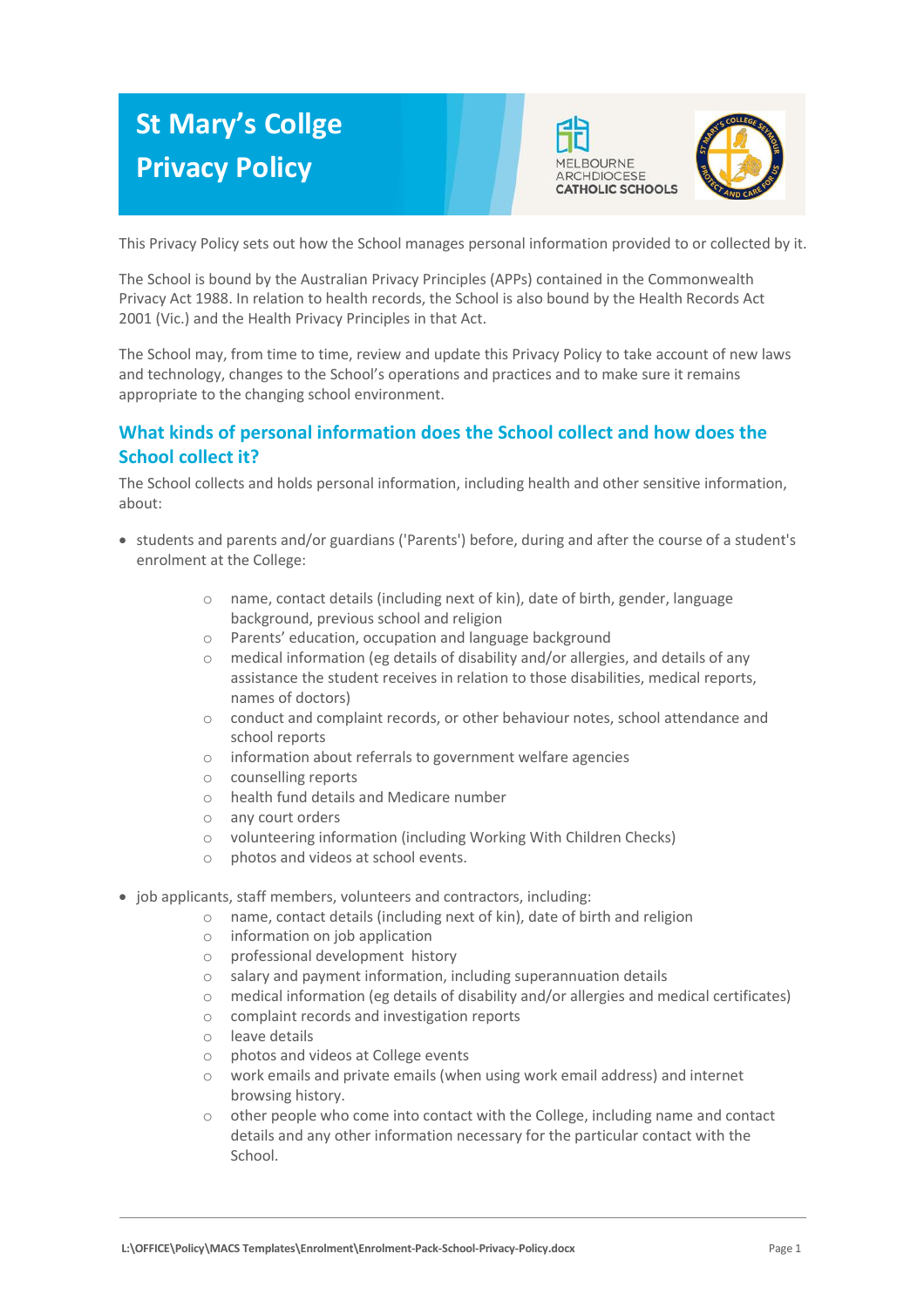# **Personal Information you provide**

The School will generally collect personal information held about an individual by way of forms filled out by Parents or students, face-to-face meetings and interviews, emails and telephone calls. On occasions people other than Parents and students (such as job applicants and contractors) provide personal information to the School.

# **Personal Information provided by other people**

In some circumstances the School may be provided with personal information about an individual from a third party, for example a report provided by a medical professional or a reference from another school The type of information the School may collect from another school may include:

- academic records and/or achievement levels
- information that may be relevant to assisting the new school meet the needs of the student including any adjustments

# **Exception in relation to employee records**

Under the Privacy Act, the Australian Privacy Principles do not apply to an employee record. As a result, this Privacy Policy does not apply to the School's treatment of an employee record where the treatment is directly related to a current or former employment relationship between the School and employee. The School handles staff health records in accordance with the Health Privacy Principles in the Health Records Act 2001 (Vic.).

# **Anonymity**

The School needs to be able to identify individuals with whom it interacts and to collect identifiable information about them to facilitate the delivery of schooling to its students and its educational and support services, conduct the job application process and fulfil other obligations and processes. However, in some limited circumstances some activities and interactions with the School may be done anonymously where practicable, which may include making an inquiry, complaint or providing feedback.

# **How will the School use the personal information you provide?**

The School will use personal information it collects from you for the primary purpose of collection, and for such other secondary purposes that are related to the primary purpose of collection and reasonably expected by you, or to which you have consented.

Students and Parents: In relation to personal information of students and Parents, the School's primary purpose of collection is to enable the School to provide schooling to students enrolled at the School (including educational and support services for the student), exercise its duty of care and perform necessary associated administrative activities which will enable students to take part in all the activities of the School. This includes satisfying the needs of Parents, the needs of the student and the needs of the School throughout the whole period the student is enrolled at the School.

The purposes for which the School uses personal information of students and Parents include:

- to keep Parents informed about matters related to their child's schooling, through correspondence, newsletters and magazines
- day-to-day administration of the School
- looking after students' educational, social and medical wellbeing
- seeking donations and marketing for the School
- to satisfy the School's legal obligations and allow the School to discharge its duty of care
- to satisfy the School service providers' legal obligations, including the Catholic Education Commission of Victoria Ltd (CECV) and the Catholic Education Offices.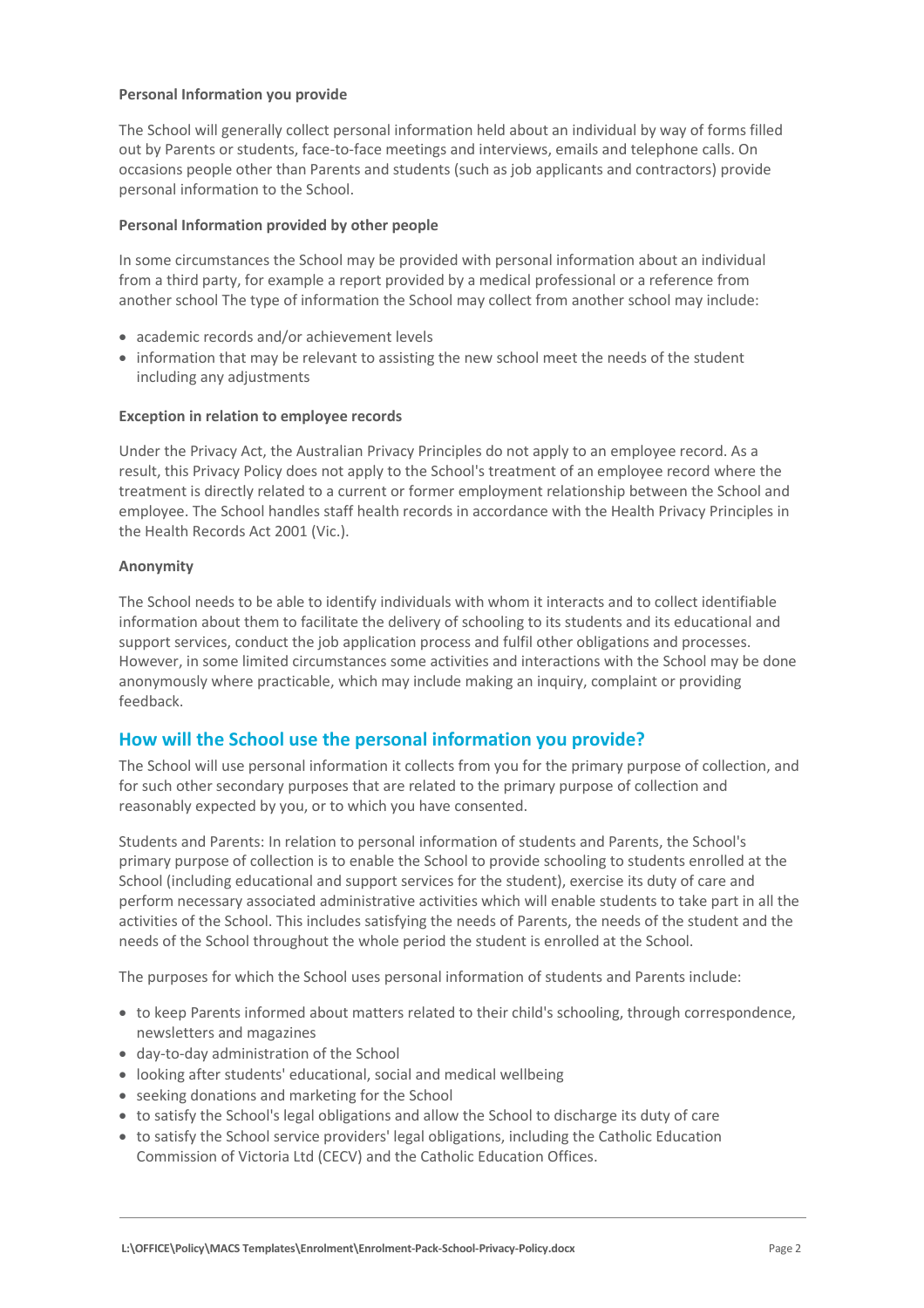In some cases where the School requests personal information about a student or Parent, if the information requested is not provided, the School may not be able to enrol or continue the enrolment of the student or permit the student to take part in a particular activity.

# **Job applicants and contractors**

In relation to personal information of job applicants and contractors, the School's primary purpose of collection is to assess and (if successful) to engage the applicant, or contractor, as the case may be.

The purposes for which the School uses personal information of job applicants and contractors include:

- administering the individual's employment or contract, as the case may be
- for insurance purposes
- seeking donations and marketing for the School
- satisfying the School's legal obligations, for example, in relation to child protection legislation.

#### **Volunteers**

The School also obtains personal information about volunteers who assist the School in its functions or conduct associated activities, such as [include any alumni associations], to enable the School and the volunteers to work together, to confirm their suitability and to manage their visits.

#### **Counsellors**

The School contracts with external providers to provide counselling services for some students. The principal may require the Counsellor to inform him or her or other teachers of any issues the principal and the Counsellor believe may be necessary for the School to know for the well- being or development of the student who is counselled or other students at the School.

#### **Parish**

The School may disclose limited personal information to the school parish to facilitate religious and sacramental programs, and other activities such as fundraising.

#### **Marketing and fundraising**

The School treats marketing and seeking donations for the future growth and development of the School as an important part of ensuring that the School continues to provide a quality learning environment in which both students and staff thrive. Personal information held by the School may be disclosed to organisations that assist in the School's fundraising, for example, the School's Foundation or alumni organisation [or, on occasions, external fundraising organisations].

Parents, staff, contractors and other members of the wider School community may from time to time receive fundraising information. School publications, like newsletters and magazines, which include personal information and sometimes people's images, may be used for marketing purposes.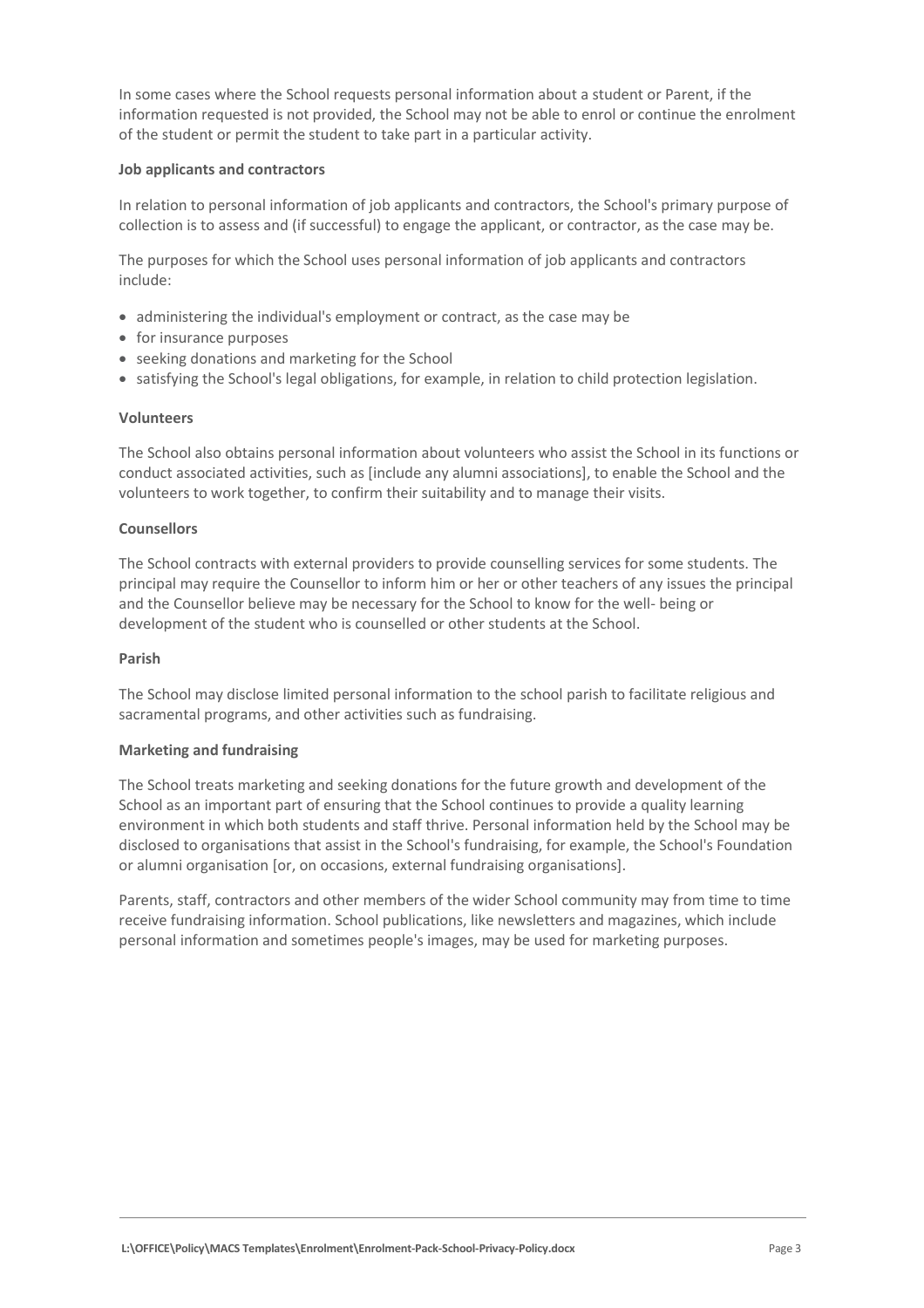# **Who might the School disclose personal information to and store your information with?**

The School may disclose personal information, including sensitive information, held about an individual for educational, administrative and support purposes. This may include to:

- School service providers which provide educational, support and health services to the School, (either at the School or off campus) including the Catholic Education Commission of Victoria Ltd (CECV), Catholic Education Offices, specialist visiting teachers, volunteers, counsellors, sports coaches and providers of learning and assessment tools
- third party service providers that provide online educational and assessment support services, document and data management services, training and support services, hosting services, and software-as-a-services applications (such as the Integrated Catholic Online Network (ICON) and Google's G Suite)
- CECV and Catholic Education offices to discharge its responsibilities under the Australian Education Regulation 2013 (Regulation) and the Australian Education Act 2013 (Cth) (AE Act) relating to students with a disability
- other third parties which the school uses to support or enhance the educational or pastoral care services for its students or to facilitate communications with Parents
- another school including to its teachers to facilitate the transfer of a student
- Federal and State government departments and agencies
- health service providers
- recipients of School publications, such as newsletters and magazines
- student's parents or guardians and their emergency contacts
- assessment and educational authorities including the Australian Curriculum, Assessment and Reporting Authority
- anyone to whom you authorise the School to disclose information
- anyone who we are required or authorised to disclose the information to by law, including child protection laws.

# **Nationally Consistent Collection of Data on School Students with Disability**

The school is required by the Federal Australian Education Regulation (2013) and Australian Education Act 2013 (Cth) (AE Act) to collect and disclose certain information under the Nationally Consistent Collection of Data (NCCD) on students with a disability. The school provides the required information at an individual student level to the Catholic Education Offices and the CECV, as an approved authority. Approved authorities must comply with reporting, record keeping and data quality assurance obligations under the NCCD. Student information provided to the federal government for the purpose of the NCCD does not explicitly identify any student.

# **Sending and storing information overseas**

The School may disclose personal information about an individual to overseas recipients, for instance, to facilitate a school exchange. However, the School will not send personal information about an individual outside Australia without:

- obtaining the consent of the individual; or
- otherwise complying with the Australian Privacy Principles or other applicable privacy legislation.

The School may from time to time use the services of third party online service providers (including for the delivery of services and third party online applications, or Apps relating to email, instant messaging and education and assessment, such as Google's G Suite, including Gmail) which may be accessible by you. Some personal information [including sensitive information] may be collected and processed or stored by these providers in connection with these services. These online service providers may be located in or outside Australia.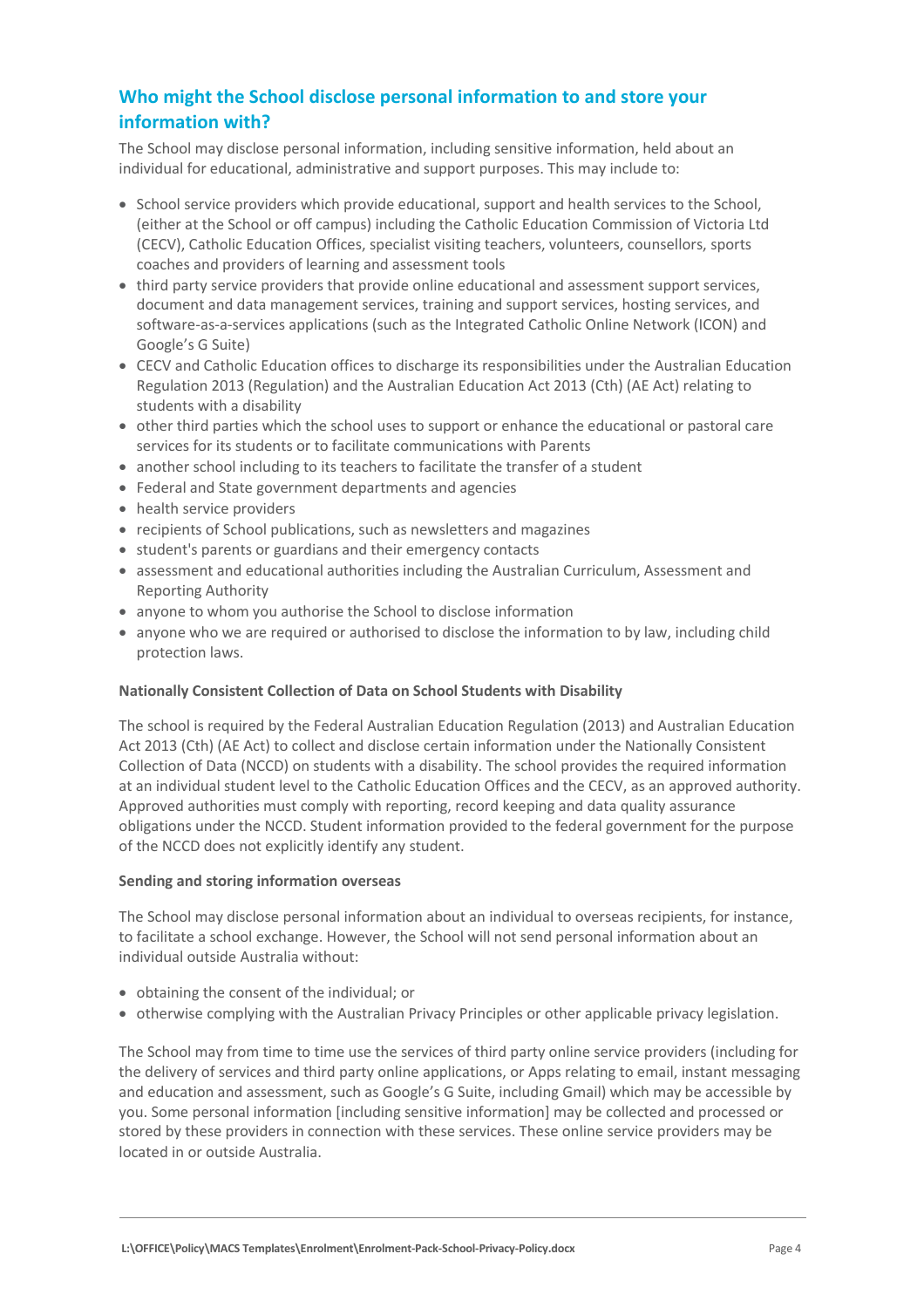School personnel and the school's service providers, and the CECV and its service providers, may have the ability to access, monitor, use or disclose emails, communications (e.g. instant messaging), documents and associated administrative data for the purposes of administering the system and services ensuring their proper use.

The school makes reasonable efforts to be satisfied about the security of any personal information that may be collected, processed and stored outside Australia, in connection with any cloud and third party services and will endeavour to ensure the cloud is located in countries with substantially similar protections as the APPs.

The countries in which the servers of cloud service providers and other third party service providers are located may include:

 United States of America, Canada, New Zealand, United Kingdom, Japan, Singapore, Taiwan, and members of the European Union.

Where personal and sensitive information is retained by a cloud service provider on behalf of CECV to facilitate Human Resources and staff administrative support, this information may be stored on servers located in or outside Australia.

# **How does the School treat sensitive information?**

In referring to 'sensitive information', the School means: information relating to a person's racial or ethnic origin, political opinions, religion, trade union or other professional or trade association membership, philosophical beliefs, sexual orientation or practices or criminal record, that is also personal information; health information and biometric information about an individual.

Sensitive information will be used and disclosed only for the purpose for which it was provided or a directly related secondary purpose, unless you agree otherwise, or the use or disclosure of the sensitive information is allowed by law.

#### **Management and security of personal information**

The School's staff are required to respect the confidentiality of students' and Parents' personal information and the privacy of individuals.

The School has in place steps to protect the personal information the School holds from misuse, interference and loss, unauthorised access, modification or disclosure by use of various methods including locked storage of paper records and password access rights to computerised records. This includes responding to any incidents which may affect the security of the personal information it holds. If we assess that anyone whose information is affected by such a breach is likely to suffer serious harm as a result, we will notify them and the Office of the Australian Information Commissioner of the breach.

It is recommended that parents and the school community adopt secure practices to protect themselves. You should ensure that all passwords you use are strong and regularly updated and that your log in details are kept secure. Do not share your personal information with anyone without first verifying their identity and organisation. If you believe any of your personal information has been compromised, please let the School know immediately.

#### **Access and correction of personal information**

Under the Privacy Act and the Health Records Act, an individual has the right to seek and obtain access to any personal information and health records respectively which the School holds about them and to advise the School of any perceived inaccuracy. Students will generally be able to access and update their personal information through their Parents, but older students may seek access and correction themselves.